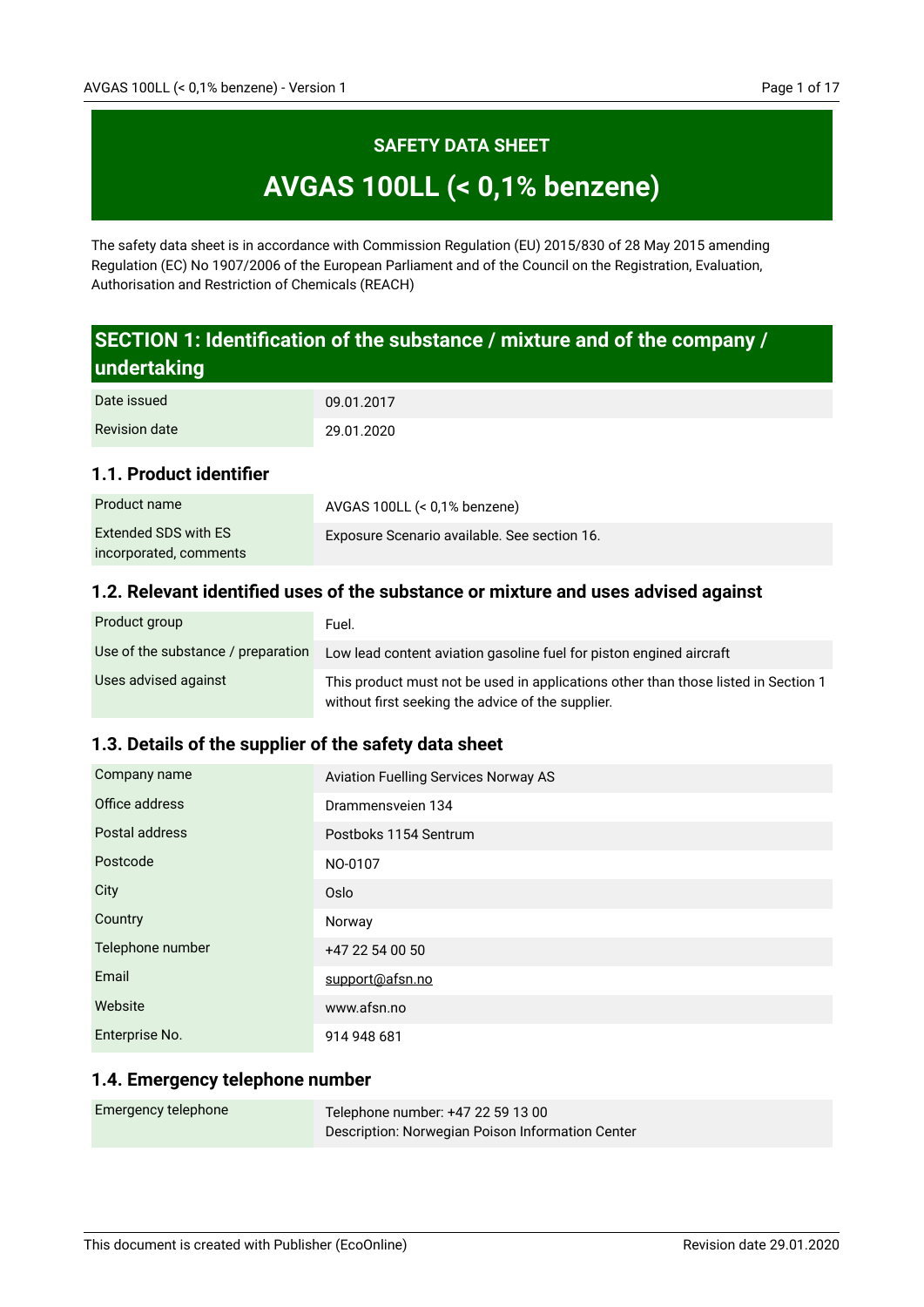## **SECTION 2: Hazards identification**

## **2.1. Classification of the substance or mixture**

| Classification according to<br>Regulation (EC) No 1272/2008<br>[CLP / GHS] | Flam. Liq. 1; H224<br>Acute Tox. 4; H302                                                                                                                                                                                                                                                                                                                                                                        |
|----------------------------------------------------------------------------|-----------------------------------------------------------------------------------------------------------------------------------------------------------------------------------------------------------------------------------------------------------------------------------------------------------------------------------------------------------------------------------------------------------------|
|                                                                            | Asp. Tox. 1; H304                                                                                                                                                                                                                                                                                                                                                                                               |
|                                                                            | Acute Tox. 4; H312                                                                                                                                                                                                                                                                                                                                                                                              |
|                                                                            | Skin Irrit. 2; H315                                                                                                                                                                                                                                                                                                                                                                                             |
|                                                                            | Acute Tox. 4; H332                                                                                                                                                                                                                                                                                                                                                                                              |
|                                                                            | STOT SE 3; H336                                                                                                                                                                                                                                                                                                                                                                                                 |
|                                                                            | Repr. 2; H361                                                                                                                                                                                                                                                                                                                                                                                                   |
|                                                                            | STOT RE 2; H373                                                                                                                                                                                                                                                                                                                                                                                                 |
|                                                                            | Aquatic Chronic 2; H411                                                                                                                                                                                                                                                                                                                                                                                         |
| Substance / mixture hazardous<br>properties                                | Extremely flammable liquid and vapour. Harmful if swallowed. May be fatal if<br>swallowed and enters airways. Harmful in contact with skin. Causes skin<br>irritation. Harmful by inhalation. May cause drowsiness or dizziness. Suspected<br>of damaging fertility or the unborn child. May cause damage to organs through<br>prolonged or repeated exposure. Toxic to aquatic life with long lasting effects. |

## **2.2. Label elements**

| <b>Hazard pictograms (CLP)</b> |                                                                                                                                                                                                                                                                                                                                                                                                                                                                             |  |
|--------------------------------|-----------------------------------------------------------------------------------------------------------------------------------------------------------------------------------------------------------------------------------------------------------------------------------------------------------------------------------------------------------------------------------------------------------------------------------------------------------------------------|--|
|                                |                                                                                                                                                                                                                                                                                                                                                                                                                                                                             |  |
| Composition on the label       | Gasoline, Tetraethyl lead                                                                                                                                                                                                                                                                                                                                                                                                                                                   |  |
| Signal word                    | Danger                                                                                                                                                                                                                                                                                                                                                                                                                                                                      |  |
| <b>Hazard statements</b>       | H224 Extremely flammable liquid and vapour.<br>H302 Harmful if swallowed.<br>H304 May be fatal if swallowed and enters airways.<br>H312 Harmful in contact with skin.<br>H315 Causes skin irritation.<br>H332 Harmful if inhaled.<br>H336 May cause drowsiness or dizziness.<br>H361 Suspected of damaging fertility or the unborn child<br>H373 May cause damage to organs through prolonged or repeated exposure<br>H411 Toxic to aquatic life with long lasting effects. |  |
| Precautionary statements       | P210 Keep away from heat, hot surfaces, sparks, open flames and other ignition<br>sources. No smoking.<br>P260 Do not breathe dust / fume / gas / mist / vapours / spray.<br>P280 Wear protective gloves / protective clothing / eye protection / face<br>protection.<br>P301+P310 IF SWALLOWED: Immediately call a POISON CENTER or doctor /                                                                                                                               |  |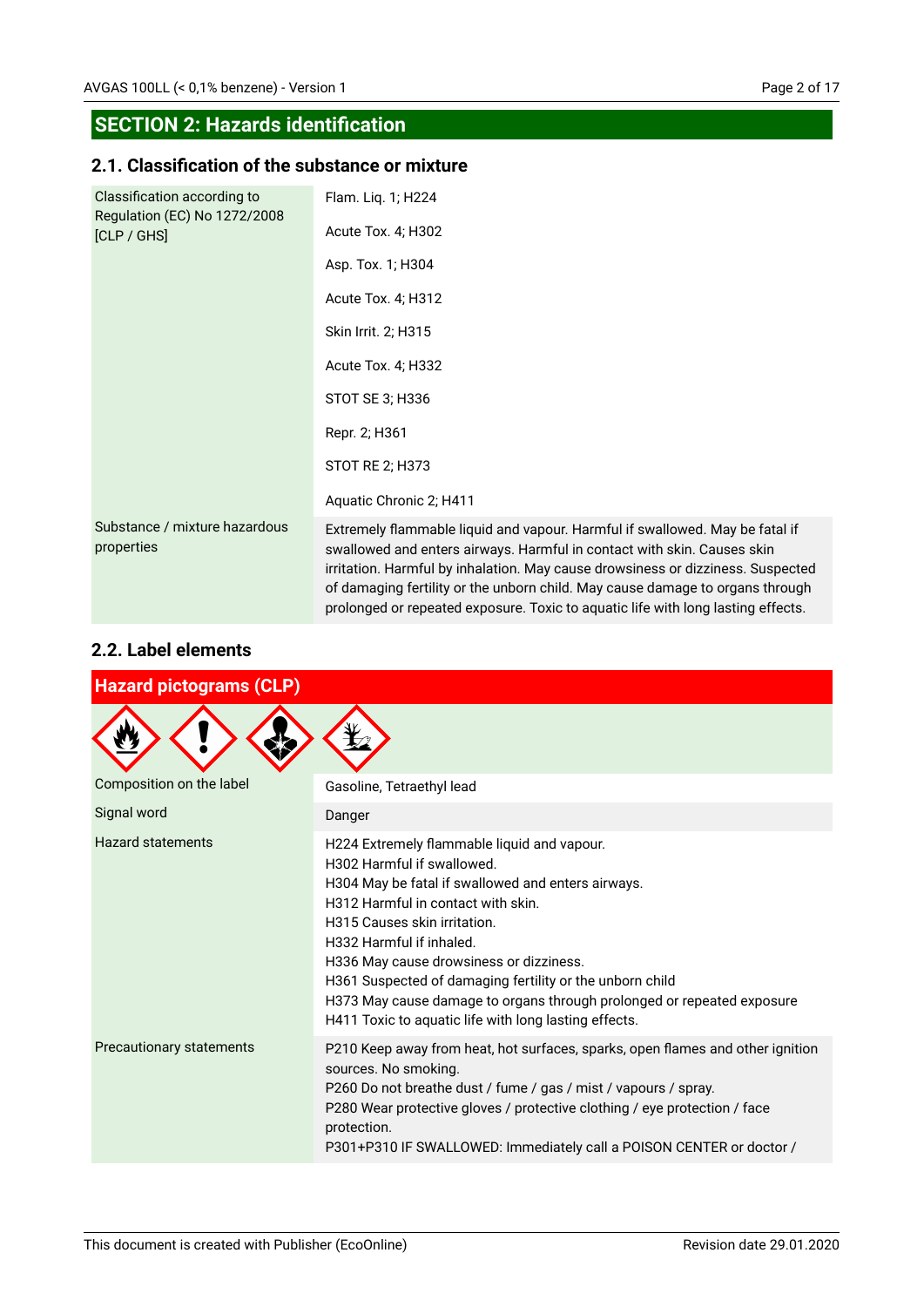|                         | physician.<br>P331 Do NOT induce vomiting.<br>P501 Dispose of contents and container to appropriate waste site or reclaimer in<br>accordance with local and national regulations.                                                                                                                                                                                                                                                                                                                                                                                                                                                                                                                                                  |
|-------------------------|------------------------------------------------------------------------------------------------------------------------------------------------------------------------------------------------------------------------------------------------------------------------------------------------------------------------------------------------------------------------------------------------------------------------------------------------------------------------------------------------------------------------------------------------------------------------------------------------------------------------------------------------------------------------------------------------------------------------------------|
| 2.3. Other hazards      |                                                                                                                                                                                                                                                                                                                                                                                                                                                                                                                                                                                                                                                                                                                                    |
| PBT / vPvB              | The substances do not meet current criteria for vPvB or PBT (very persistent and<br>very bioaccumulative or Persistent, Bioaccumulative and Toxic).                                                                                                                                                                                                                                                                                                                                                                                                                                                                                                                                                                                |
| Physicochemical effects | Static accumulator: This product may accumulate static electricity.<br>The vapours are heavier than air and will spread along the floor. Can form<br>explosive gas-air mixtures.                                                                                                                                                                                                                                                                                                                                                                                                                                                                                                                                                   |
| Health effect           | Parts of the chemical might be absorbed through the skin.<br>If, by vomitting, the chemical reaches the lungs, life-threatening chemical<br>pneumonia may develop.<br>This product contains tetraethyl lead which is known to accumulate in the human<br>body. There are indications from human epidemiological studies that exposure to<br>tetraethyl lead may cause developmental and neurobehavioral effects in the<br>unborn child.<br>Injections through the skin after contact with the product at high pressure<br>constitute a major medical hazard. The injuries do not immediately appear<br>severe, but within a few hours, the skin tissue becomes swollen, discolored and<br>with very painful subcutaneous necrosis. |

# **SECTION 3: Composition / information on ingredients**

#### **3.2. Mixtures**

| <b>Substance</b>           | <b>Identification</b>                                                                                                                                                                                                                                                                                                                                                                                                                                                                                                                    | <b>Classification</b>                                                                                                                                   | <b>Contents</b>                                                                   | <b>Notes</b> |
|----------------------------|------------------------------------------------------------------------------------------------------------------------------------------------------------------------------------------------------------------------------------------------------------------------------------------------------------------------------------------------------------------------------------------------------------------------------------------------------------------------------------------------------------------------------------------|---------------------------------------------------------------------------------------------------------------------------------------------------------|-----------------------------------------------------------------------------------|--------------|
| Gasoline                   | CAS No.: 86290-81-5<br>EC No.: 289-220-8<br>REACH Reg. No.: 01-<br>2119471335-39                                                                                                                                                                                                                                                                                                                                                                                                                                                         | Flam. Liq. 1; H224<br>Asp. Tox. 1; H304<br>Skin Irrit. 2; H315<br>STOT SE 3; H336<br>Repr. 2; H361<br>Aquatic Chronic 2; H411                           | $\leq 100 \%$                                                                     |              |
| <b>Tetraethyl lead</b>     | CAS No.: 78-00-2<br>EC No.: 201-075-4<br>REACH Reg. No.: 01-<br>2119622080-57                                                                                                                                                                                                                                                                                                                                                                                                                                                            | Acute Tox. 2; H300<br>Acute Tox. 1; H310<br>Acute Tox. 2; H330<br>Repr. 1A; H360<br>STOT RE 2; H373<br>Aquatic Acute 1; H400<br>Aquatic Chronic 1; H410 | $0 - 0,125%$                                                                      |              |
| Description of the mixture | Complex mixture of hydrocarbons consisting of paraffins, cycloparaffins,<br>aromatic and olefinic hydrocarbons with carbon numbers predominantly in the C4<br>to C12 range (including toluene, xylene, cyclohexane, n-hexane,<br>trimethylbenzenes, naphtalene, cumene og ethylbenzene).<br>Contains lead alkyl anti-knock additives. Maximum lead concentration: 0.56 g/l.<br>Maximum tetraethyl lead content is 0.125% w/w.<br>May also contain several additives at <0.1% v/v each.<br>This product is dyed for grade identification. |                                                                                                                                                         |                                                                                   |              |
| Remarks, substance         | neither carcinogenic nor mutagenic.                                                                                                                                                                                                                                                                                                                                                                                                                                                                                                      |                                                                                                                                                         | CAS-nr.:86290-81-5 contains < 0,1% Benzene. This indicates that the ingredient is |              |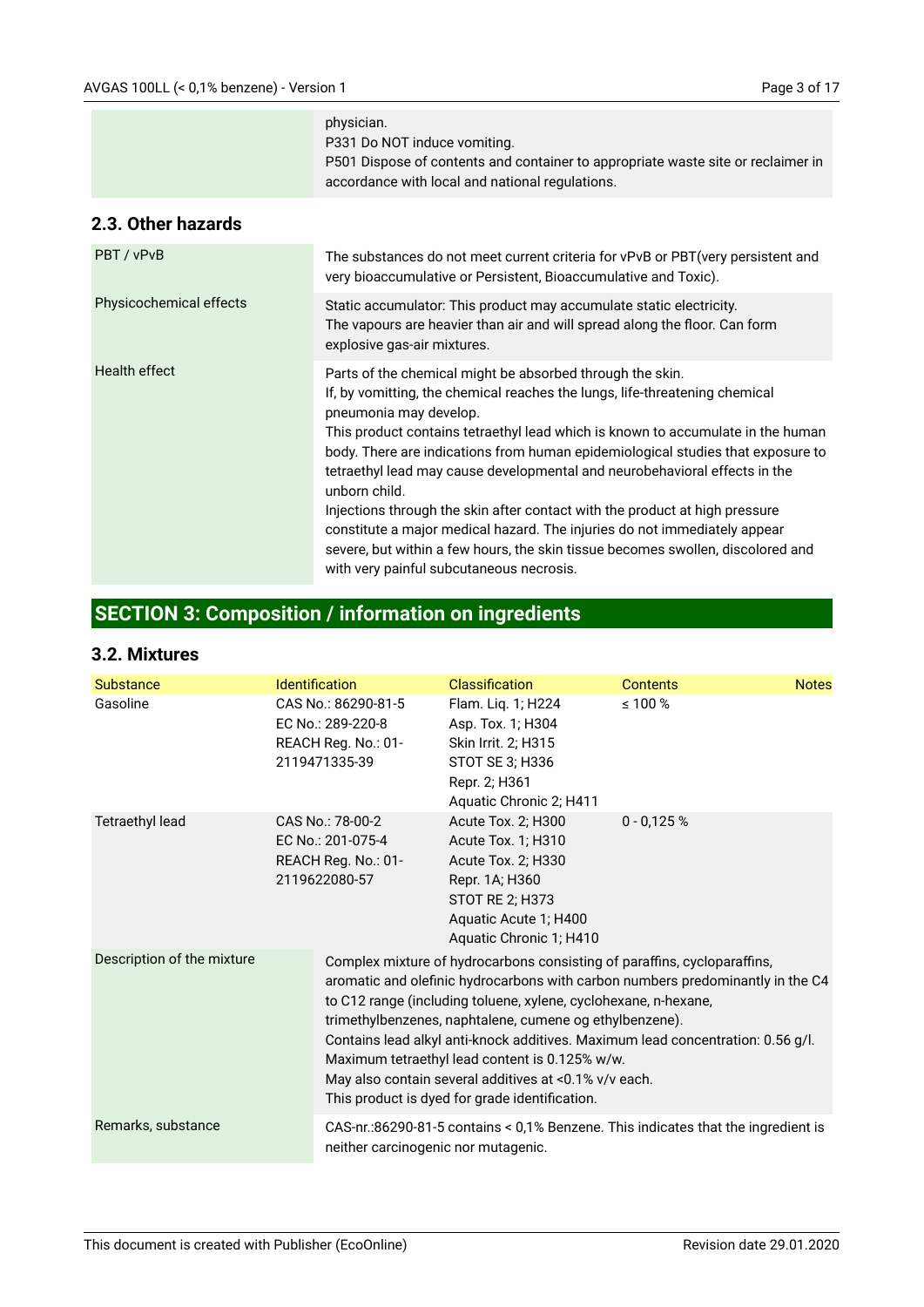Substance comments

See section 16 for explanation of hazard statements (H) listed above.

## **SECTION 4: First aid measures**

#### **4.1. Description of first aid measures**

| General             | Emergency telephone number: see section 1.4. In case of unconsciousness or<br>severe accidents, call 113.                                                                                                                                       |
|---------------------|-------------------------------------------------------------------------------------------------------------------------------------------------------------------------------------------------------------------------------------------------|
| <b>Inhalation</b>   | Provide rest, warmth and fresh air. Get medical attention if any discomfort<br>continues. In case of unconsciousness, loosen tight-fitting clothing. If respiratory<br>problems, provide artificial respiration or oxygen. Seek medical advice. |
| <b>Skin contact</b> | Remove contaminated clothing. Immediately flush with large amount of water, at<br>least for 15 min. Wash skin thoroughly with soap and water. Contact physician if<br>irritation persists.                                                      |
| Eye contact         | Promptly rinse eyes with plenty of water (tempered at 20-30°C) for at least 15<br>minutes. Remove contact lenses and open eyes wide apart. Get medical attention<br>if any discomfort continues.                                                |
| Ingestion           | Rinse mouth thoroughly. Do NOT induce vomiting. If vomiting occurs, keep head<br>low so that stomach content doesn't get into the lungs. Get medical attention<br>immediately!                                                                  |

## **4.2. Most important symptoms and effects, both acute and delayed**

| General symptoms and effects | Risk of chemical pneumonia (pneumonitis) if aspirated during and after<br>ingestion.                                                                                                                                                                                                                                                                                                                                                                                                                                                                               |  |
|------------------------------|--------------------------------------------------------------------------------------------------------------------------------------------------------------------------------------------------------------------------------------------------------------------------------------------------------------------------------------------------------------------------------------------------------------------------------------------------------------------------------------------------------------------------------------------------------------------|--|
| Acute symptoms and effects   | Inhalation: Vapours may cause drowsiness and dizziness. In high concentrations,<br>vapors have narcotic effect and may cause headache, fatigue, dizziness and<br>nausea.<br>Skin contact: The chemical irritates the skin and can cause itching, burning and<br>redness. Parts of the chemical might be absorbed through the skin.<br>Eye contact: May cause eye irritation. Symptoms may be stinging pain and<br>redness in the eyes.<br>Ingestion: Symptoms such as coughing, breathing difficulties, vomiting or<br>lethargy may indicate chemical pneumonitis. |  |
| Delayed symptoms and effects | Injections through the skin after contact with the product at high pressure<br>constitute a major medical hazard. The injuries do not immediately appear<br>severe, but within a few hours, the skin tissue becomes swollen, discolored and<br>with very painful subcutaneous necrosis.<br>Suspected of damaging fertility or the unborn child.<br>Causes damage to organs through prolonged or repeated exposure.                                                                                                                                                 |  |

## **4.3. Indication of any immediate medical attention and special treatment needed**

| Medical monitoring for delayed<br>effects | Chemical pneumonia.                                                   |
|-------------------------------------------|-----------------------------------------------------------------------|
| Other information                         | Treat symptomatically. No specific information from the manufacturer. |

## **SECTION 5: Firefighting measures**

#### **5.1. Extinguishing media**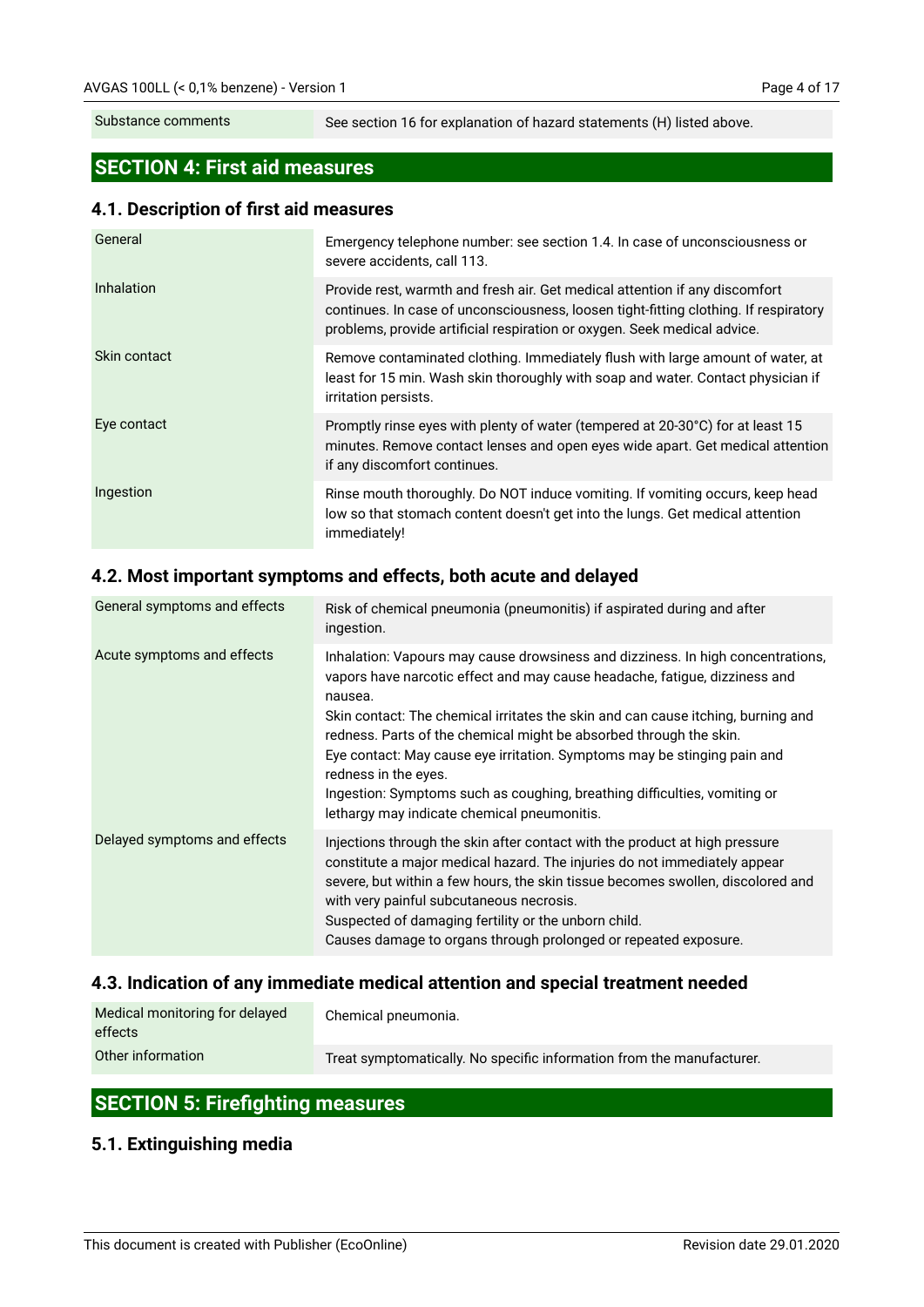| Suitable extinguishing media | In case of major fire and large quantities: Foam. Water spray, fog or mist.<br>Small fires: Powder. Carbon dioxide (CO2). Sand. Earth. |  |
|------------------------------|----------------------------------------------------------------------------------------------------------------------------------------|--|
| Improper extinguishing media | Do not use water jet. Avoid using foam and water on the same surface at the<br>same time as the water will destroy the foam.           |  |

#### **5.2. Special hazards arising from the substance or mixture**

| Fire and explosion hazards    | Extremely flammable liquid and vapour. Closed containers can burst violently<br>when heated, due to excess pressure build-up. Can form explosive gas-air<br>mixtures. Vapours are heavier than air and may spread near ground to sources of<br>ignition. Static accumulator: This product may accumulate static electricity. |
|-------------------------------|------------------------------------------------------------------------------------------------------------------------------------------------------------------------------------------------------------------------------------------------------------------------------------------------------------------------------|
| Hazardous combustion products | May include, but is not limited to:<br>Carbon dioxide (CO2).<br>Carbon monoxide (CO).<br>Sulfur oxides.<br>Unspecified organic compounds.                                                                                                                                                                                    |

## **5.3. Advice for firefighters**

| Personal protective equipment | Use compressed air equipment when the chemical is involved in fire. In case of<br>evacuation, an approved protection mask should be used. See also section 8.                           |
|-------------------------------|-----------------------------------------------------------------------------------------------------------------------------------------------------------------------------------------|
| Other information             | If there is no risk involved, move the containers to a safe place. If not possible,<br>cool with water from a safe position. Extinguishing water must not be discharged<br>into drains. |

## **SECTION 6: Accidental release measures**

#### **6.1. Personal precautions, protective equipment and emergency procedures**

| General measures             | Keep away from sources of ignition - No smoking.                                                                                                                                  |  |
|------------------------------|-----------------------------------------------------------------------------------------------------------------------------------------------------------------------------------|--|
| Personal protection measures | Provide adequate ventilation. Use protective equipment as referred to in section<br>8.<br>Avoid inhalation of vapours and contact with skin and eyes. Avoid inhalation of<br>gas. |  |

#### **6.2. Environmental precautions**

| Environmental precautionary | Do not allow to enter into sewer, water system or soil. |
|-----------------------------|---------------------------------------------------------|
| measures                    |                                                         |

## **6.3. Methods and material for containment and cleaning up**

| Clean up          | Shut off leaks if without risk.<br>Collect with absorbent, non-combustible material into suitable containers.<br>Proposals for inert materials: sand, kieselguhr, universal binder. Collect in a<br>suitable container and dispose as hazardous waste according to section 13.<br>In cases where a lot of liquid is spilled (> 1 barrel), the spill is transferred<br>mechanically by, for example, a vacuum tank truck which transports the waste to<br>a collection tank for recycling or safe disposal. Do not rinse material debris with<br>water. |
|-------------------|--------------------------------------------------------------------------------------------------------------------------------------------------------------------------------------------------------------------------------------------------------------------------------------------------------------------------------------------------------------------------------------------------------------------------------------------------------------------------------------------------------------------------------------------------------|
| Other information | Vapours may form explosive mixtures with air on the ground.<br>Static accumulator: This product may accumulate static electricity.                                                                                                                                                                                                                                                                                                                                                                                                                     |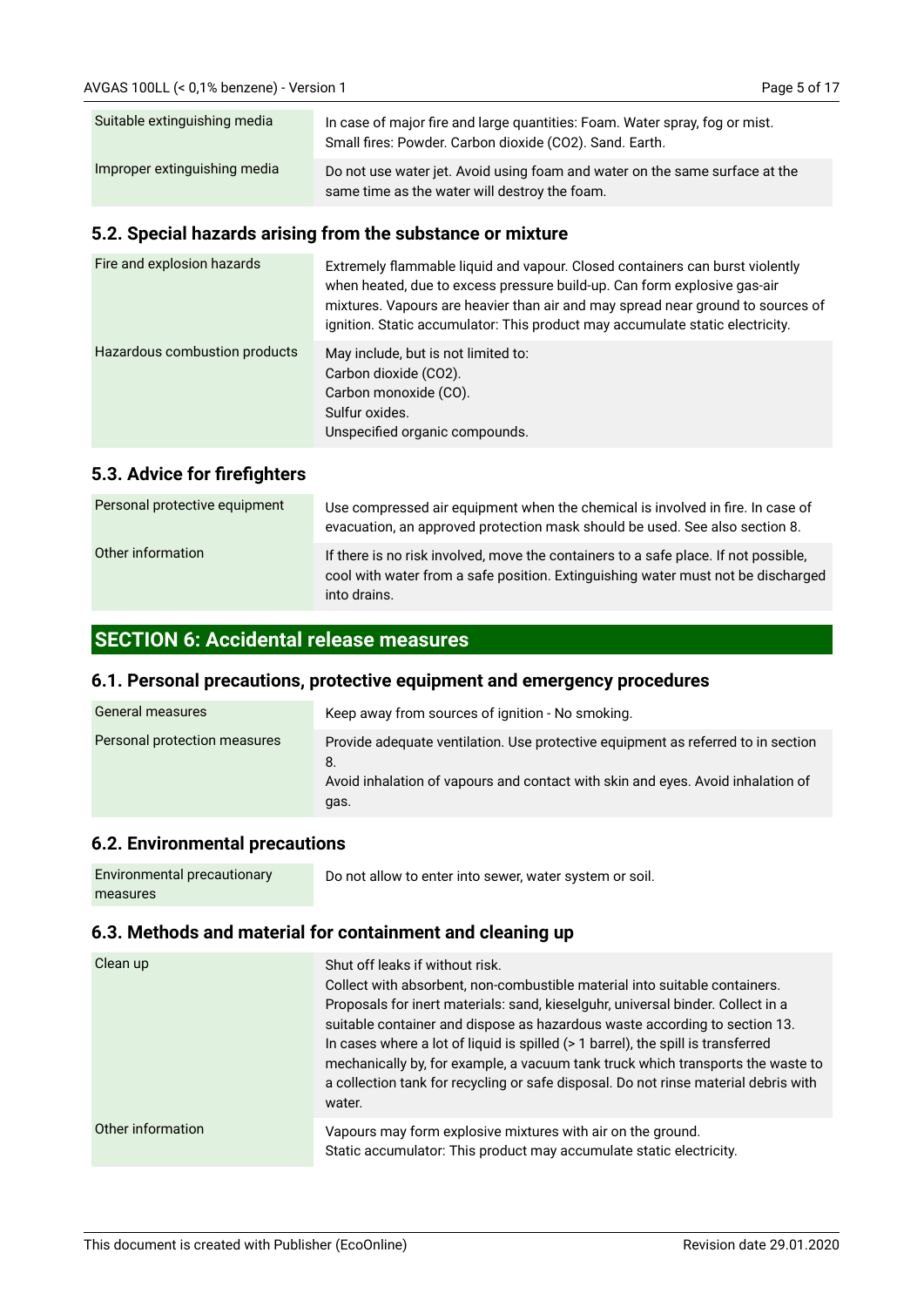#### **6.4. Reference to other sections**

Other instructions

See also sections 7, 8 and 13.

## **SECTION 7: Handling and storage**

## **7.1. Precautions for safe handling**

| Handling<br>Provide adequate ventilation. Mechanical ventilation or local exhaust ventilation<br>may be required. Use protective equipment as referred to in section 8. Avoid<br>inhalation of vapours and contact with skin and eyes. Avoid swallowing.<br>Product transfer: Wait 2 minutes after tank filling (for tanks such as those on<br>road tanker vehicles) before opening hatches or manholes. Wait 30 minutes after<br>tank filling (for large storage tanks) before opening hatches or manholes.<br>Even with proper grounding and bonding, this material can still accumulate an<br>electrostatic charge. If sufficient charge is allowed to accumulate, electrostatic<br>discharge and ignition of flammable air-vapour mixtures can occur. Be aware of<br>handling operations that may give rise to additional hazards that result from the<br>accumulation of static charges. These include but are not limited to pumping<br>(especially turbulent flow), mixing, filtering, splash filling, cleaning and filling of<br>tanks and containers, sampling, switch loading, gauging, vacuum truck<br>operations, and mechanical movements. These activities may lead to static<br>discharge e.g. spark formation. Restrict line velocity during pumping in order to<br>avoid generation of electrostatic discharge (≤ 1 m/s until fill pipe submerged to |  |
|-----------------------------------------------------------------------------------------------------------------------------------------------------------------------------------------------------------------------------------------------------------------------------------------------------------------------------------------------------------------------------------------------------------------------------------------------------------------------------------------------------------------------------------------------------------------------------------------------------------------------------------------------------------------------------------------------------------------------------------------------------------------------------------------------------------------------------------------------------------------------------------------------------------------------------------------------------------------------------------------------------------------------------------------------------------------------------------------------------------------------------------------------------------------------------------------------------------------------------------------------------------------------------------------------------------------------------------------------------------------------|--|
|-----------------------------------------------------------------------------------------------------------------------------------------------------------------------------------------------------------------------------------------------------------------------------------------------------------------------------------------------------------------------------------------------------------------------------------------------------------------------------------------------------------------------------------------------------------------------------------------------------------------------------------------------------------------------------------------------------------------------------------------------------------------------------------------------------------------------------------------------------------------------------------------------------------------------------------------------------------------------------------------------------------------------------------------------------------------------------------------------------------------------------------------------------------------------------------------------------------------------------------------------------------------------------------------------------------------------------------------------------------------------|--|

## **Protective safety measures**

| Safety measures to prevent fire           | Do not use near naked flames or glowing materials. Keep away from sources of<br>ignition - No smoking.<br>Do not spray on a naked flame or red-hot material.<br>Take precautionary measures against static discharges.<br>Ground / bond container and receiving equipment.<br>Use explosion-proof electrical / ventilating / lighting / / equipment.<br>Use only non-sparking tools. |
|-------------------------------------------|--------------------------------------------------------------------------------------------------------------------------------------------------------------------------------------------------------------------------------------------------------------------------------------------------------------------------------------------------------------------------------------|
| Additional information                    | Vapors may form explosive mixtures with air. The vapours are heavier than air<br>and will spread along the floor.                                                                                                                                                                                                                                                                    |
| Advice on general occupational<br>hygiene | Do not eat, drink or smoke during work. Wash hands at the end of each work shift<br>and before eating, smoking and using the toilet. Wash contaminated clothing<br>before reuse. Contaminated leather articles including shoes cannot be<br>decontaminated and should be destroyed to prevent reuse.                                                                                 |

## **7.2. Conditions for safe storage, including any incompatibilities**

| Storage             | Storage on barrels and in small containers: Use approved containers. Store in a<br>well-ventilated place.<br>Tank storage: Tanks must be specifically designed for use with this product. Bulk<br>storage tanks should be diked (bunded). Follow rules for flammable liquids. |
|---------------------|-------------------------------------------------------------------------------------------------------------------------------------------------------------------------------------------------------------------------------------------------------------------------------|
| Conditions to avoid | Avoid heat, flames and other sources of ignition. Do not pressurise, cut, weld,<br>braze, solder, drill, grind or expose containers to heat or sources of ignition.                                                                                                           |

## **Conditions for safe storage**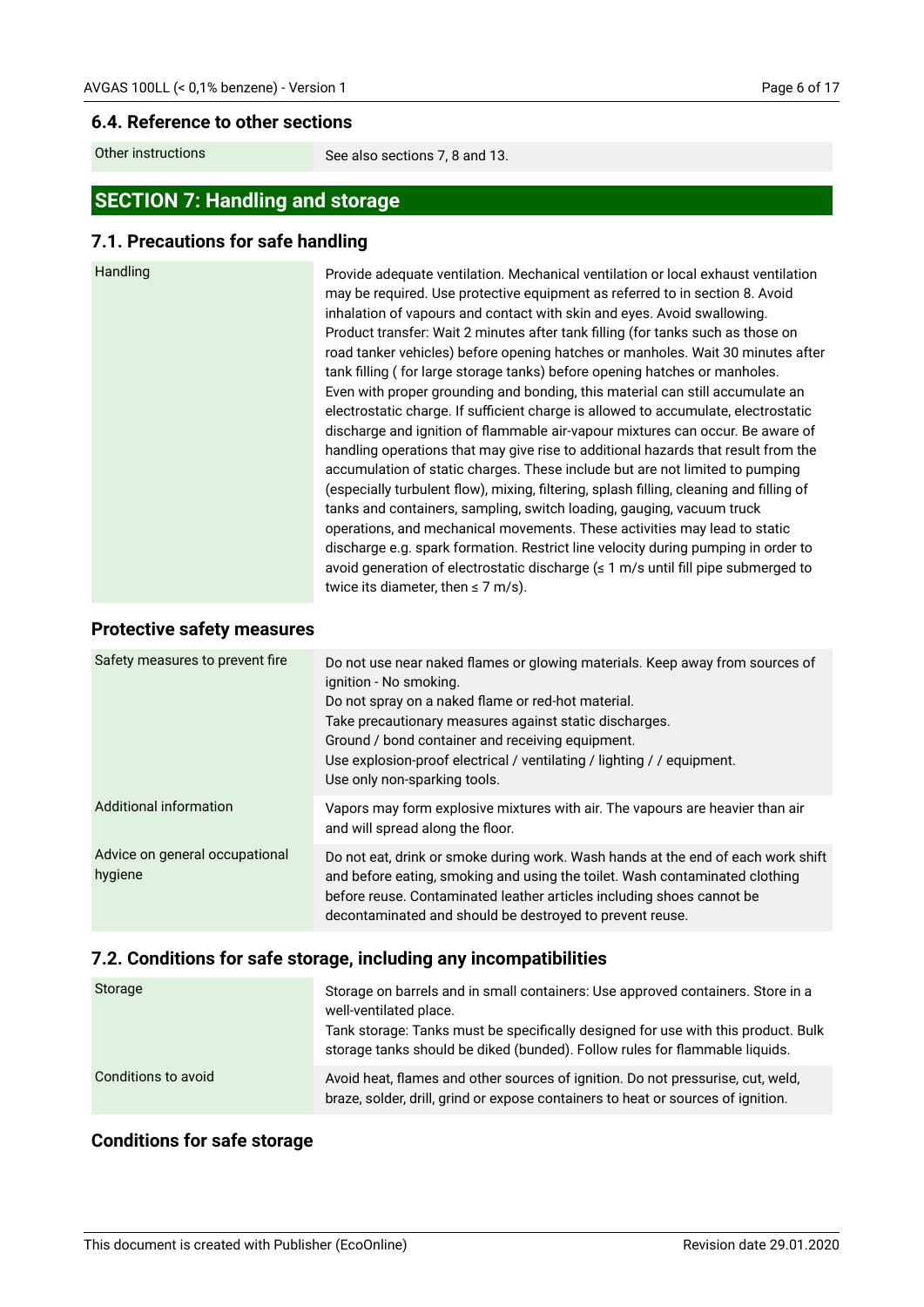| Packaging compatibilities       | Suitable material: For containers, or container linings use mild steel, stainless<br>steel. Aluminium may also be used for applications where it does not present an<br>unnecessary fire hazard. Examples of suitable materials are: high density<br>polyethylene (HDPE), polypropylene (PP), and Viton (FKM), which have been<br>specifically tested for compatibility with this product.<br>For container linings, use amine-adduct cured epoxy paint.<br>For seals and gaskets use: graphite, PTFE, Viton A, Viton B.<br>Unsuitable material: Some synthetic materials may be unsuitable for containers<br>or container linings depending on the material specification and intended use.<br>Examples of materials to avoid are: natural rubber (NR), nitrile rubber (NBR),<br>ethylene propylene rubber (EPDM), polymethyl methacrylate (PMMA),<br>polystyrene, polyvinyl chloride (PVC), polyisobutylene., However, some may be<br>suitable for glove materials. |
|---------------------------------|-----------------------------------------------------------------------------------------------------------------------------------------------------------------------------------------------------------------------------------------------------------------------------------------------------------------------------------------------------------------------------------------------------------------------------------------------------------------------------------------------------------------------------------------------------------------------------------------------------------------------------------------------------------------------------------------------------------------------------------------------------------------------------------------------------------------------------------------------------------------------------------------------------------------------------------------------------------------------|
| Advice on storage compatability | Keep away from: Strong oxidizing agents. Food and feed.                                                                                                                                                                                                                                                                                                                                                                                                                                                                                                                                                                                                                                                                                                                                                                                                                                                                                                               |
|                                 |                                                                                                                                                                                                                                                                                                                                                                                                                                                                                                                                                                                                                                                                                                                                                                                                                                                                                                                                                                       |

## **7.3. Specific end use(s)**

Specific use(s)

See section 1.2. See exposure scenario.

# **SECTION 8: Exposure controls / personal protection**

## **8.1. Control parameters**

| <b>Substance</b>       | Identification      | <b>Exposure limits</b>                                                                                                                                                                  | <b>TWA Year</b> |
|------------------------|---------------------|-----------------------------------------------------------------------------------------------------------------------------------------------------------------------------------------|-----------------|
| Gasoline               | CAS No.: 86290-81-5 | Limit value $(8 h)$ : 100 ppm<br>Limit value (8 h) : 500 mg/<br>m <sup>3</sup><br><b>Comments: Extraction</b><br>gasoline (unspecified)                                                 |                 |
| <b>Tetraethyl lead</b> | CAS No.: 78-00-2    | Limit value $(8 h)$ : 0,01 ppm<br><b>Exposure limit letter</b><br>Letter code: HR<br>Limit value (8 h) : 0,075 mg/<br>m <sup>3</sup><br><b>Exposure limit letter</b><br>Letter code: HR |                 |
| Toluene                | CAS No.: 108-88-3   | Limit value $(8 h)$ : 25 ppm<br><b>Exposure limit letter</b><br>Letter code: H<br>Limit value $(8 h)$ : 94 mg/m <sup>3</sup>                                                            |                 |
| Xylen                  | CAS No.: 1330-20-7  | Limit value (8 h) : 25 ppm<br>Limit value $(8 h)$ : 108 mg/<br>$m3$ H                                                                                                                   |                 |
| Ethylbenzene           | CAS No.: 100-41-4   | Limit value $(8 h)$ : 20 mg/m <sup>3</sup><br>Limit value $(8 h)$ : 5 ppm<br><b>Exposure limit letter</b><br>Letter code: H, K, E                                                       |                 |
| Cyclohexane            | CAS No.: 110-82-7   | Limit value $(8 h)$ : 150 ppm<br>Limit value (8 h) : 525 mg/<br>m <sup>3</sup>                                                                                                          |                 |
| n-Hexane               | CAS No.: 110-54-3   | Limit value $(8 h)$ : 20 ppm<br>Limit value $(8 h)$ : 72 mg/m <sup>3</sup>                                                                                                              |                 |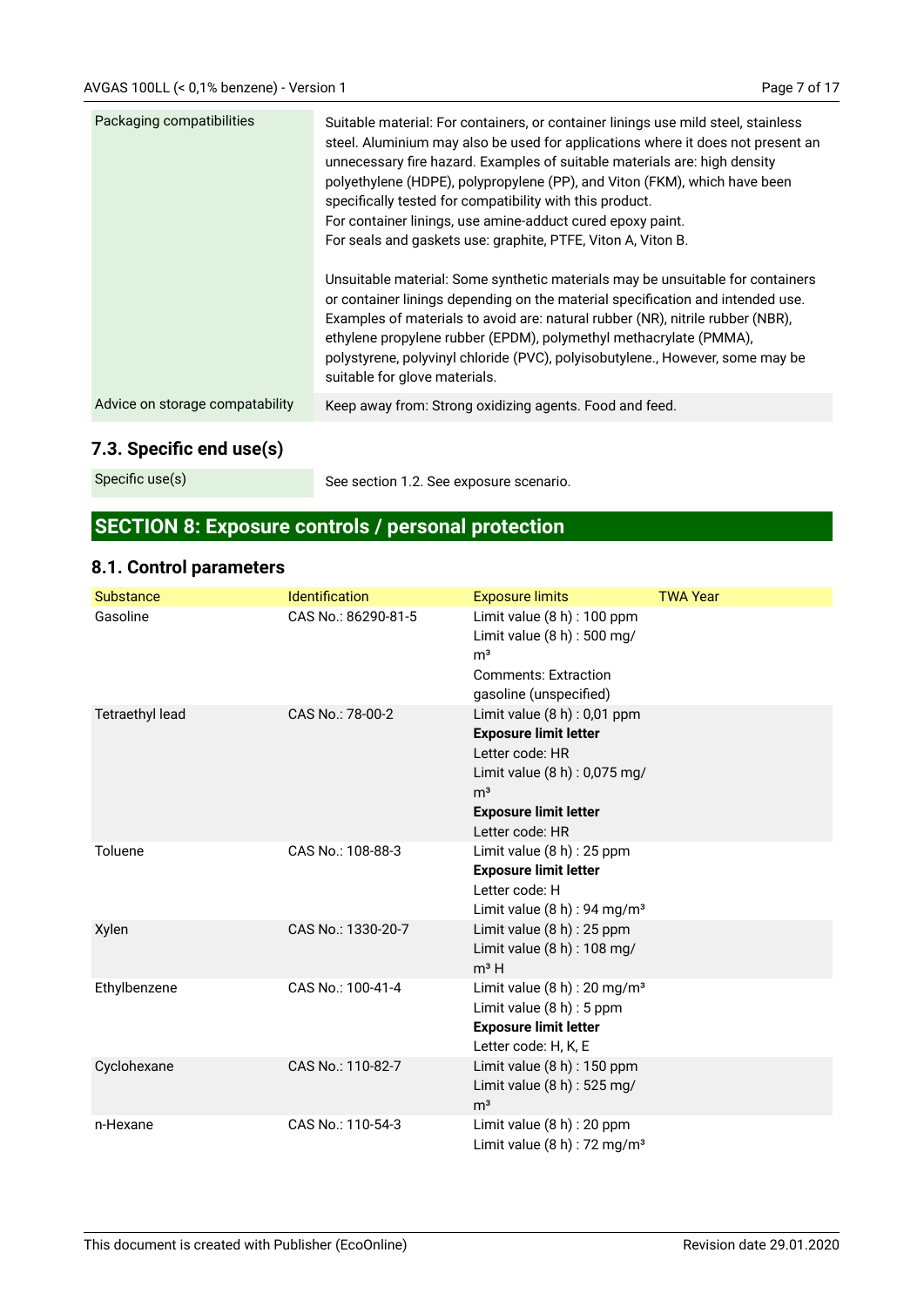|                                              |                                                                                                                                                                                                                                      | <b>Exposure limit letter</b><br>Letter code: R                                                                                                                                                                                                                                                                                                                                                                                                                                                                                                                                                                                                                                          |  |
|----------------------------------------------|--------------------------------------------------------------------------------------------------------------------------------------------------------------------------------------------------------------------------------------|-----------------------------------------------------------------------------------------------------------------------------------------------------------------------------------------------------------------------------------------------------------------------------------------------------------------------------------------------------------------------------------------------------------------------------------------------------------------------------------------------------------------------------------------------------------------------------------------------------------------------------------------------------------------------------------------|--|
| Trimetylbenzen                               | CAS No.: 25551-13-7                                                                                                                                                                                                                  | Limit value $(8 h)$ : 20 ppm<br>Limit value (8 h) : 100 mg/<br>m <sup>3</sup><br><b>Exposure limit letter</b><br>Letter code: E<br><b>Comments: Mesitylene</b><br>(trimethylbenzenes)                                                                                                                                                                                                                                                                                                                                                                                                                                                                                                   |  |
| Naphthalene                                  | CAS No.: 91-20-3                                                                                                                                                                                                                     | Limit value (8 h) : 10 ppm<br>Limit value $(8 h)$ : 50 mg/m <sup>3</sup><br><b>Exposure limit letter</b><br>Letter code: E                                                                                                                                                                                                                                                                                                                                                                                                                                                                                                                                                              |  |
| Cumene                                       | CAS No.: 98-82-8                                                                                                                                                                                                                     | Limit value $(8 h)$ : 20 ppm<br>Limit value (8 h) : 100 mg/<br>m <sup>3</sup><br><b>Exposure limit letter</b><br>Letter code: HK<br>Limit value (short term)<br>Value: 50 ppm<br>Limit value (short term)<br>Value: 250 mg/m <sup>3</sup><br><b>Exposure limit letter</b><br>Letter code: S                                                                                                                                                                                                                                                                                                                                                                                             |  |
| Decanes and higher aliphatic<br>hydrocarbons |                                                                                                                                                                                                                                      | Limit value (8 h) : 40 ppm<br>Limit value (8 h) : 275 mg/<br>m <sup>3</sup>                                                                                                                                                                                                                                                                                                                                                                                                                                                                                                                                                                                                             |  |
| Control parameters comments                  | specified.                                                                                                                                                                                                                           | Explanation of the notations:<br>E = The EU has adopted a recommended limit value for the substance.<br>Sk = Can be absorbed through the skin.<br>Carc = Capable of causing cancer and/or heritable genetic damage.<br>R = Toxic for Reproduction.<br>S = The short-term exposure limit: the average concentration of a chemical<br>substance in an employee's breathing zone that must not be exceeded over a<br>given reference period. The reference period is 15 minutes unless otherwise<br>References (laws/regulations):<br>Norwegian regulation on exposure limits: FOR 2011-12-06 nr 1358 Forskrift om<br>tiltaks- og grenseverdier (sist endret gjennom FOR-2018-12-20-2186). |  |
| <b>DNEL / PNEC</b>                           |                                                                                                                                                                                                                                      |                                                                                                                                                                                                                                                                                                                                                                                                                                                                                                                                                                                                                                                                                         |  |
| <b>DNEL</b>                                  | Group: Professional<br>Route of exposure: Acute inhalation (local)<br>Value: 293 mg/m <sup>3</sup><br>Comments: Applies to CAS 100-41-4.<br>Group: Professional<br>Value: 77 mg/m <sup>3</sup><br>Comments: Applies to CAS 100-41-4. | Route of exposure: Long-term inhalation (systemic)                                                                                                                                                                                                                                                                                                                                                                                                                                                                                                                                                                                                                                      |  |

Group: Professional Route of exposure: Long-term dermal (systemic)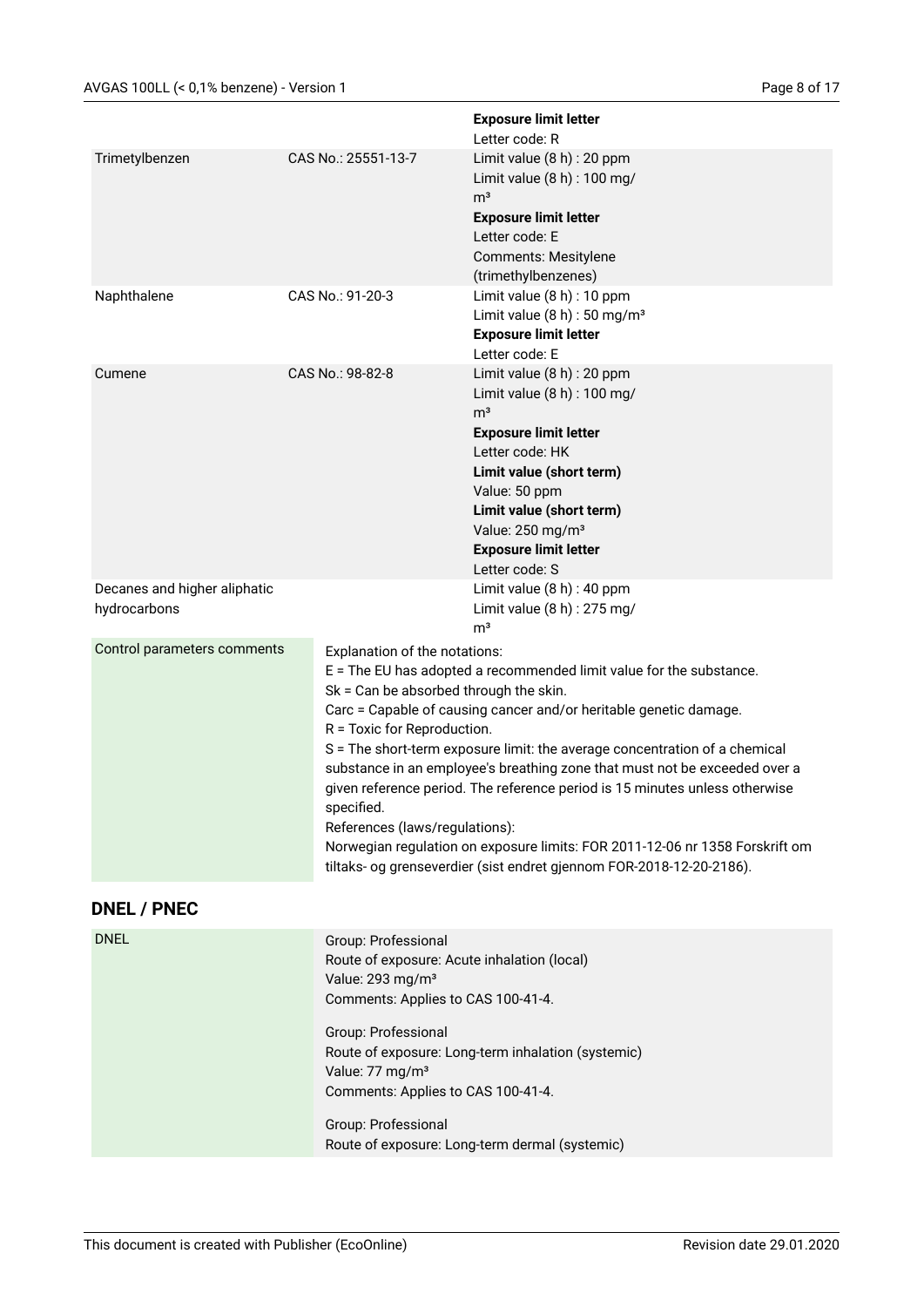| Value: 180 mg/kg bw/day<br>Comments: Applies to CAS 100-41-4.                                                                                |
|----------------------------------------------------------------------------------------------------------------------------------------------|
| Group: Consumer<br>Route of exposure: Long-term inhalation (systemic)<br>Value: $15 \,\mathrm{mg/m^3}$<br>Comments: Applies to CAS 100-41-4. |
| Group: Consumer<br>Route of exposure: Long-term oral (systemic)<br>Value: 1,6 mg/kg bw/day<br>Comments: Applies to CAS 100-41-4.             |

## **8.2. Exposure controls**

## **Precautionary measures to prevent exposure**

| Technical measures to prevent<br>exposure | Provide adequate ventilation, including appropriate local extraction, to ensure<br>that the defined occupational exposure limit is not exceeded. The personal<br>protective equipment must be CE-marked and the latest version of the standards<br>shall be used. The protective equipment and the specified standards<br>recommended below are only suggestions, and should be selected on advice<br>from the supplier of such equipment.<br>A risk assessment of the work place/work activities (the actual risk) may lead to<br>other control measures. The protection equipment's suitability and durability will<br>depend on application. |
|-------------------------------------------|-------------------------------------------------------------------------------------------------------------------------------------------------------------------------------------------------------------------------------------------------------------------------------------------------------------------------------------------------------------------------------------------------------------------------------------------------------------------------------------------------------------------------------------------------------------------------------------------------------------------------------------------------|
|-------------------------------------------|-------------------------------------------------------------------------------------------------------------------------------------------------------------------------------------------------------------------------------------------------------------------------------------------------------------------------------------------------------------------------------------------------------------------------------------------------------------------------------------------------------------------------------------------------------------------------------------------------------------------------------------------------|

## **Eye / face protection**

| Eye protection equipment              | Description: Wear approved chemical safety goggles where eye exposure is<br>reasonably probable.<br>Reference to relevant standard: EN 166 (Personal eye-protection. Specifications).    |
|---------------------------------------|------------------------------------------------------------------------------------------------------------------------------------------------------------------------------------------|
| Additional eye protection<br>measures | Eye wash facilities should be available at the work place. Either a fixed eye wash<br>facility connected to the drinking water (preferably warm water) or a portable<br>disposable unit. |

## **Hand protection**

| Suitable materials                     | Nitrile. For incidental contact/splash protection Neoprene, PVC gloves may be<br>suitable.                                                                                                                                                                                                                                                                                                                                                        |
|----------------------------------------|---------------------------------------------------------------------------------------------------------------------------------------------------------------------------------------------------------------------------------------------------------------------------------------------------------------------------------------------------------------------------------------------------------------------------------------------------|
| Breakthrough time                      | Comments: Nitrilrubber: > 240 minutes                                                                                                                                                                                                                                                                                                                                                                                                             |
| Thickness of glove material            | Comments: No specific information from the manufacturer.                                                                                                                                                                                                                                                                                                                                                                                          |
| Hand protection equipment              | Description: Use chemical resistant gloves. Glove thickness must be chosen in<br>consultation with the glove supplier, who can inform about the breakthrough time<br>for the glove. The gloves abilities may vary among the different glove<br>manufacturers.<br>Reference to relevant standard: BS-EN 374 (Protective gloves against chemicals<br>and micro-organisms).<br>BS-EN 420 (Protective gloves. General requirements and test methods). |
| Additional hand protection<br>measures | Replace gloves if signs of wear and tear.                                                                                                                                                                                                                                                                                                                                                                                                         |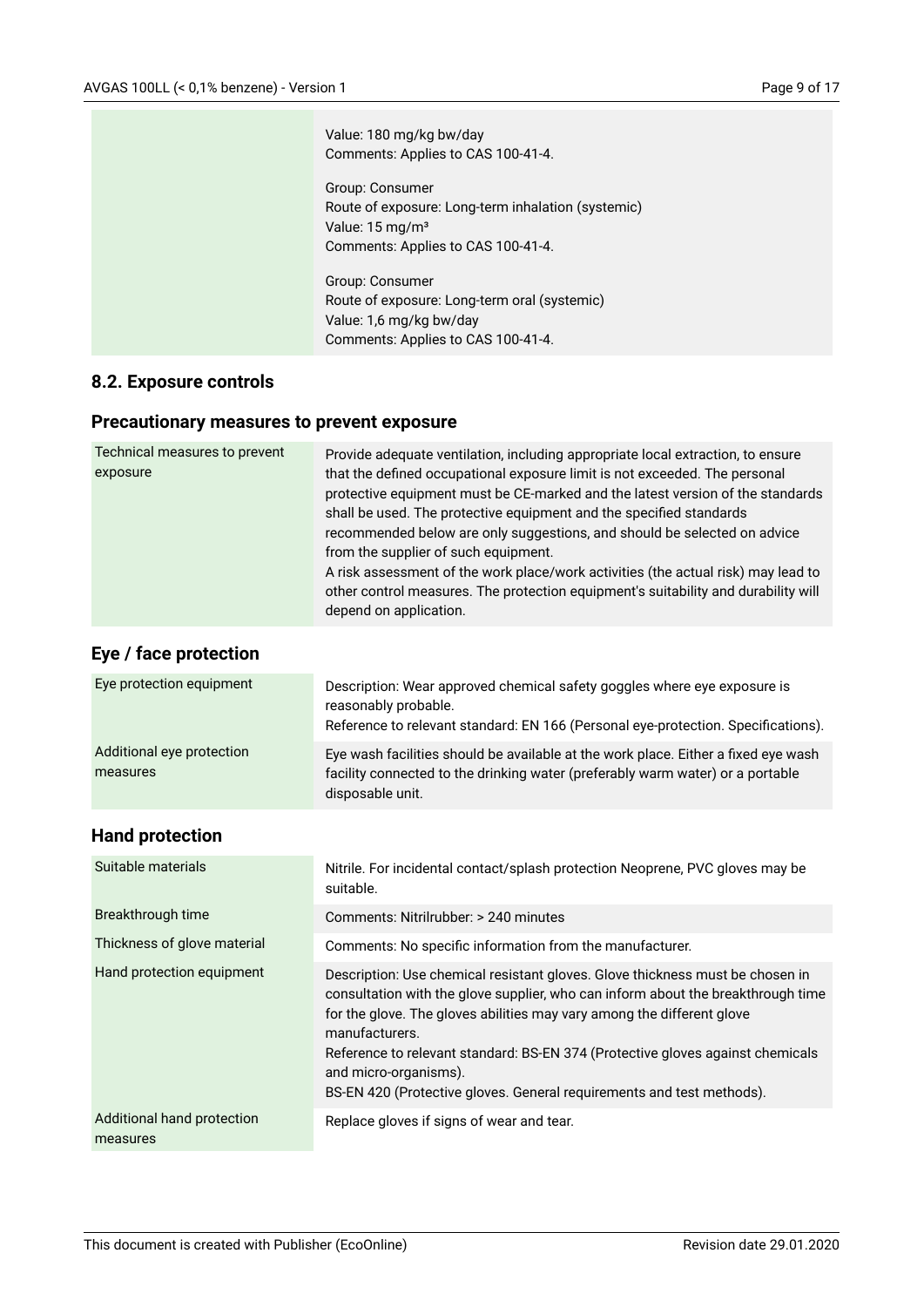#### **Skin protection**

| Recommended protective clothing | Description: Wear apron or protective clothing in case of contact. Bruk av<br>antistatiske verneklær må vurderes.    |
|---------------------------------|----------------------------------------------------------------------------------------------------------------------|
| Additional skin protection      | Remove contaminated clothing and wash the skin thoroughly with soap and                                              |
| measures                        | water after work. Wash contaminated clothing before reuse. Emergency shower<br>should be available at the workplace. |

## **Respiratory protection**

| Recommended respiratory<br>protection | Description: In case of inadequate ventilation or risk of inhalation of vapours, use<br>suitable respiratory equipment with combination filter (type A/P2). At work in<br>confined or poorly ventilated spaces, respiratory protection with air supply must<br>be used.<br>Reference to relevant standard: EN 14387 (Respiratory protective devices. Gas<br>filter(s) and combined filter(s). Requirements, testing, marking).<br>EN 12083 (Respiratory protective devices. Filters with breathing hoses,<br>(Non-mask mounted filters). Particle filters, gas filters, and combined filters.<br>Requirements, testing, marking).<br>BS-EN 136 (Respiratory protective devices. Full face masks. Requirements,<br>testing, marking)<br>BS-EN 140 (Respiratory protective devices. Half masks and quarter masks. |
|---------------------------------------|-----------------------------------------------------------------------------------------------------------------------------------------------------------------------------------------------------------------------------------------------------------------------------------------------------------------------------------------------------------------------------------------------------------------------------------------------------------------------------------------------------------------------------------------------------------------------------------------------------------------------------------------------------------------------------------------------------------------------------------------------------------------------------------------------------------------|
|                                       | Requirements, testing, marking)                                                                                                                                                                                                                                                                                                                                                                                                                                                                                                                                                                                                                                                                                                                                                                                 |

#### **Appropriate environmental exposure control**

Environmental exposure controls

Do not allow to enter into sewer, water system or soil.

## **SECTION 9: Physical and chemical properties**

## **9.1. Information on basic physical and chemical properties**

| Physical state                | Liquid.                                      |
|-------------------------------|----------------------------------------------|
| Colour                        | Blue. Clear                                  |
| Odour                         | Hydrocarbon.                                 |
| Odour limit                   | Comments: Not specified by the manufacturer. |
| pH                            | Comments: Not specified by the manufacturer. |
| Melting point / melting range | Value: $< -47$ °C                            |
| Boiling point / boiling range | Value: 25 - 170 °C                           |
| Flash point                   | Value: $\leq$ - 40 °C                        |
| Evaporation rate              | Comments: Not specified by the manufacturer. |
| Flammability (solid, gas)     | Not relevant.                                |
| <b>Explosion limit</b>        | Value: 1 - 8 vol%                            |
| Vapour pressure               | Value: 380 - 490 hPa<br>Temperature: 38,0 °C |
| Vapour density                | Comments: Not specified by the manufacturer. |
| <b>Relative density</b>       | Comments: See density.                       |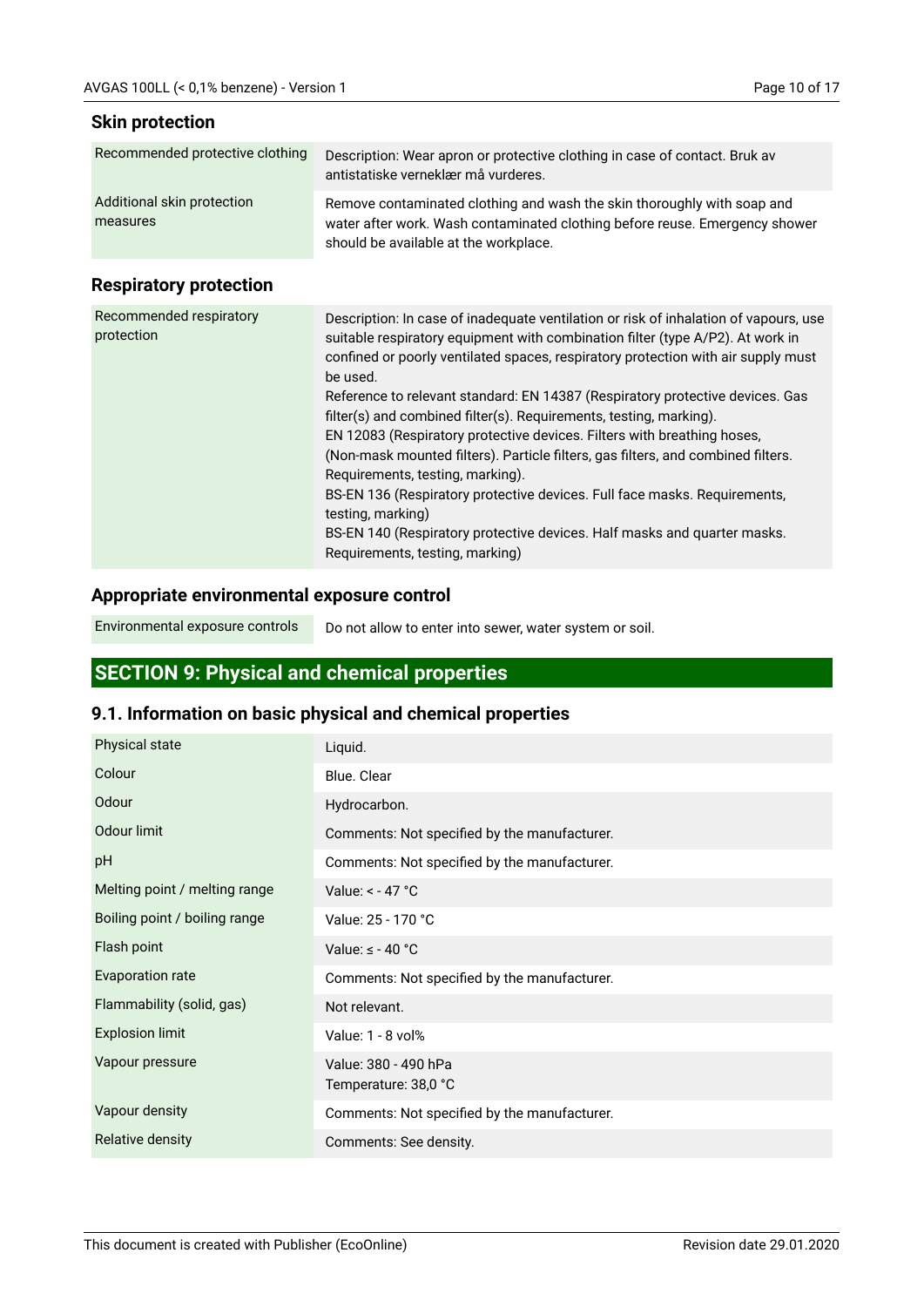#### AVGAS 100LL (< 0,1% benzene) - Version 1

| Page 11 of 17 |  |  |  |
|---------------|--|--|--|
|---------------|--|--|--|

| Density                                    | Value: $\sim$ 744 kg/m <sup>3</sup><br>Temperature: 15 °C                |
|--------------------------------------------|--------------------------------------------------------------------------|
| Solubility                                 | Medium: Water<br>Comments: Insignificant.                                |
| Partition coefficient: n-octanol/<br>water | Value: 2 - 7                                                             |
| Spontaneous combustability                 | Value: > 250 °C                                                          |
| Decomposition temperature                  | Comments: Not specified by the manufacturer.                             |
| <b>Viscosity</b>                           | Value: 0,5 - 0,75 mm2/s<br>Temperature: 40 °C<br>Type: Kinematic         |
| <b>Explosive properties</b>                | The chemical is not explosive, but may form explosive mixtures with air. |
| <b>Oxidising properties</b>                | Not relevant.                                                            |
| 9.2. Other information                     |                                                                          |

| Physical hazards |  |  |  |  |
|------------------|--|--|--|--|
|------------------|--|--|--|--|

Comments: < 100 pS/m,

## **Other physical and chemical properties**

| Comments |  |
|----------|--|
|----------|--|

No further information is available.

## **SECTION 10: Stability and reactivity**

#### **10.1. Reactivity**

| Reactivity | Oxidises on contact with air. |
|------------|-------------------------------|
|            |                               |

#### **10.2. Chemical stability**

| Stability | Stable under normal temperature conditions and recommended use. |
|-----------|-----------------------------------------------------------------|
|           |                                                                 |

## **10.3. Possibility of hazardous reactions**

| Possibility of hazardous reactions | Arise in contact with incompatible materials (see section 10.5) and/or under |
|------------------------------------|------------------------------------------------------------------------------|
|                                    | inappropriate conditions (see section 10.4).                                 |

#### **10.4. Conditions to avoid**

| Conditions to avoid | Heat, sparks or open flame. Take precautionary measures against static |
|---------------------|------------------------------------------------------------------------|
|                     | discharge.                                                             |

#### **10.5. Incompatible materials**

Materials to avoid

Strong oxidizing agents.

#### **10.6. Hazardous decomposition products**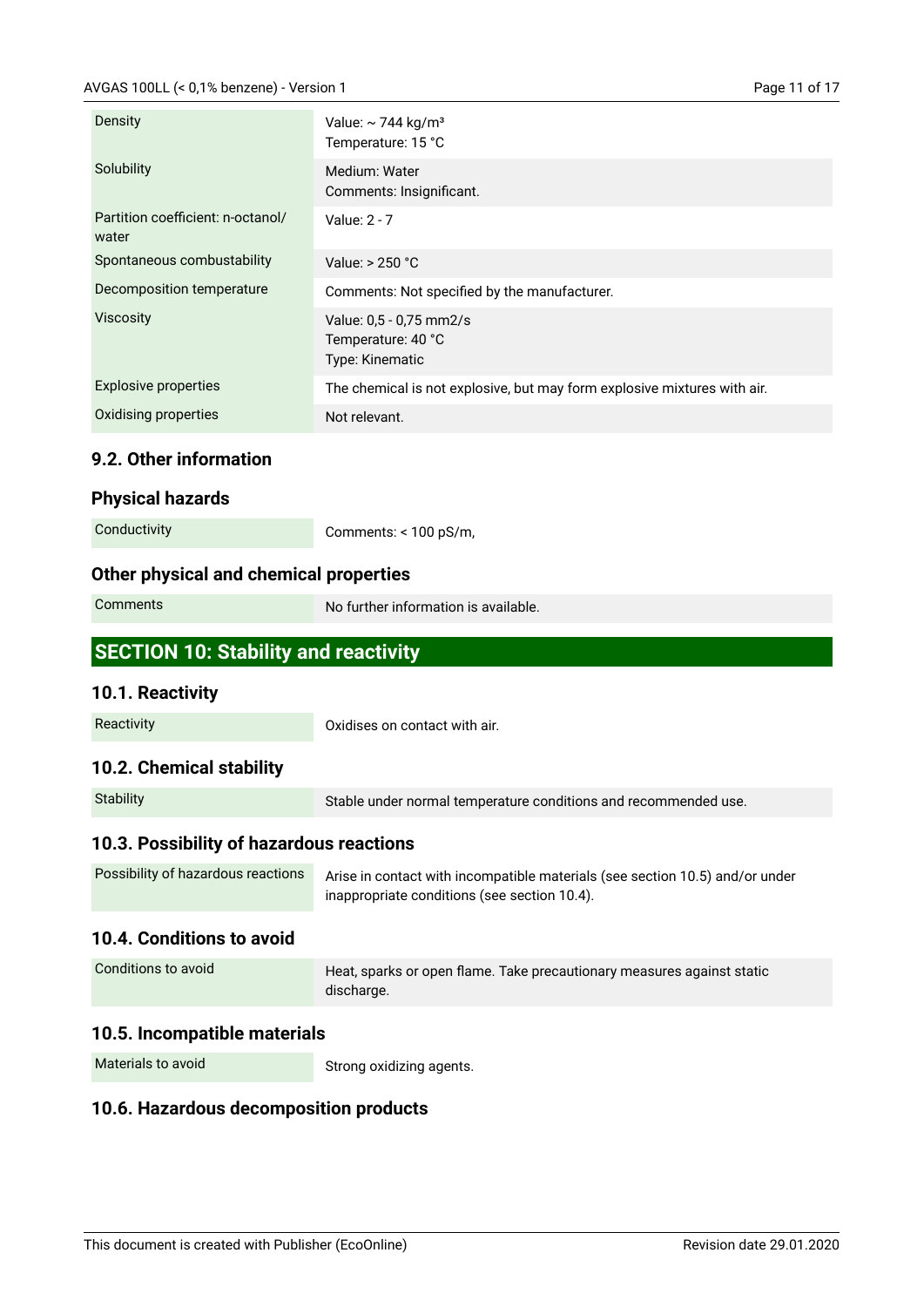Hazardous decomposition products

None under normal conditions. See also section 5.2.

# **SECTION 11: Toxicological information**

## **11.1. Information on toxicological effects**

#### **Other information regarding health hazards**

| Acute toxicity, mixture estimate                                                       | Dose: LD50<br>Route of exposure: Oral<br>Value: > 300 ≤ 2000 mg/kg<br>Comments: Rat                                                                                                                           |
|----------------------------------------------------------------------------------------|---------------------------------------------------------------------------------------------------------------------------------------------------------------------------------------------------------------|
|                                                                                        | Dose: LC50<br>Route of exposure: Inhalation.<br>Value: $> 10 \le 20$ mg/l                                                                                                                                     |
|                                                                                        | Dose: LD50<br>Route of exposure: Dermal<br>Value: > 1000 ≤ 2000 mg/kg<br><b>Comments: Rabbit</b>                                                                                                              |
| Assessment of acute toxicity,<br>classification                                        | Harmful if swallowed, in contact with skin or if inhaled.                                                                                                                                                     |
| Assessment of skin corrosion /<br>irritation, classification                           | Irritating to skin.                                                                                                                                                                                           |
| Assessment of eye damage or<br>irritation, classification                              | Based on available data, the classification criteria are not met.                                                                                                                                             |
| Assessment of respiratory<br>sensitisation, classification                             | Based on available data, the classification criteria are not met.                                                                                                                                             |
| Assessment of skin sensitisation,<br>classification                                    | Based on available data, the classification criteria are not met.                                                                                                                                             |
| Assessment of germ cell<br>mutagenicity, classification                                | Based on available data, the classification criteria are not met.                                                                                                                                             |
| Assessment of carcinogenicity,<br>classification                                       | Based on available data, the classification criteria are not met. Cumene og<br>ethylbenzene is not classified as carcinogenic, but is marked as carcinogenic in<br>the Norwegian working exposure limit list. |
| Assessment of reproductive<br>toxicity, classification                                 | Suspected of damaging fertility or the unborn child.                                                                                                                                                          |
| Assessment of specific target<br>organ toxicity - single exposure,<br>classification   | May cause drowsiness or dizziness. Classification: STOT SE 3: H336.                                                                                                                                           |
| Assessment of specific target<br>organ toxicity - repeated exposure,<br>classification | May cause damage to organs through prolonged or repeated exposure by<br>inhalation. Classification: STOT RE 2; H373                                                                                           |
| Assessment of aspiration hazard,<br>classification                                     | May be fatal if swallowed and enters airways.                                                                                                                                                                 |
|                                                                                        |                                                                                                                                                                                                               |

#### **Symptoms of exposure**

| In case of ingestion | Harmful if swallowed. Symptoms such as coughing, breathing difficulties, |
|----------------------|--------------------------------------------------------------------------|
|                      | vomiting or lethargy may indicate chemical pneumonitis.                  |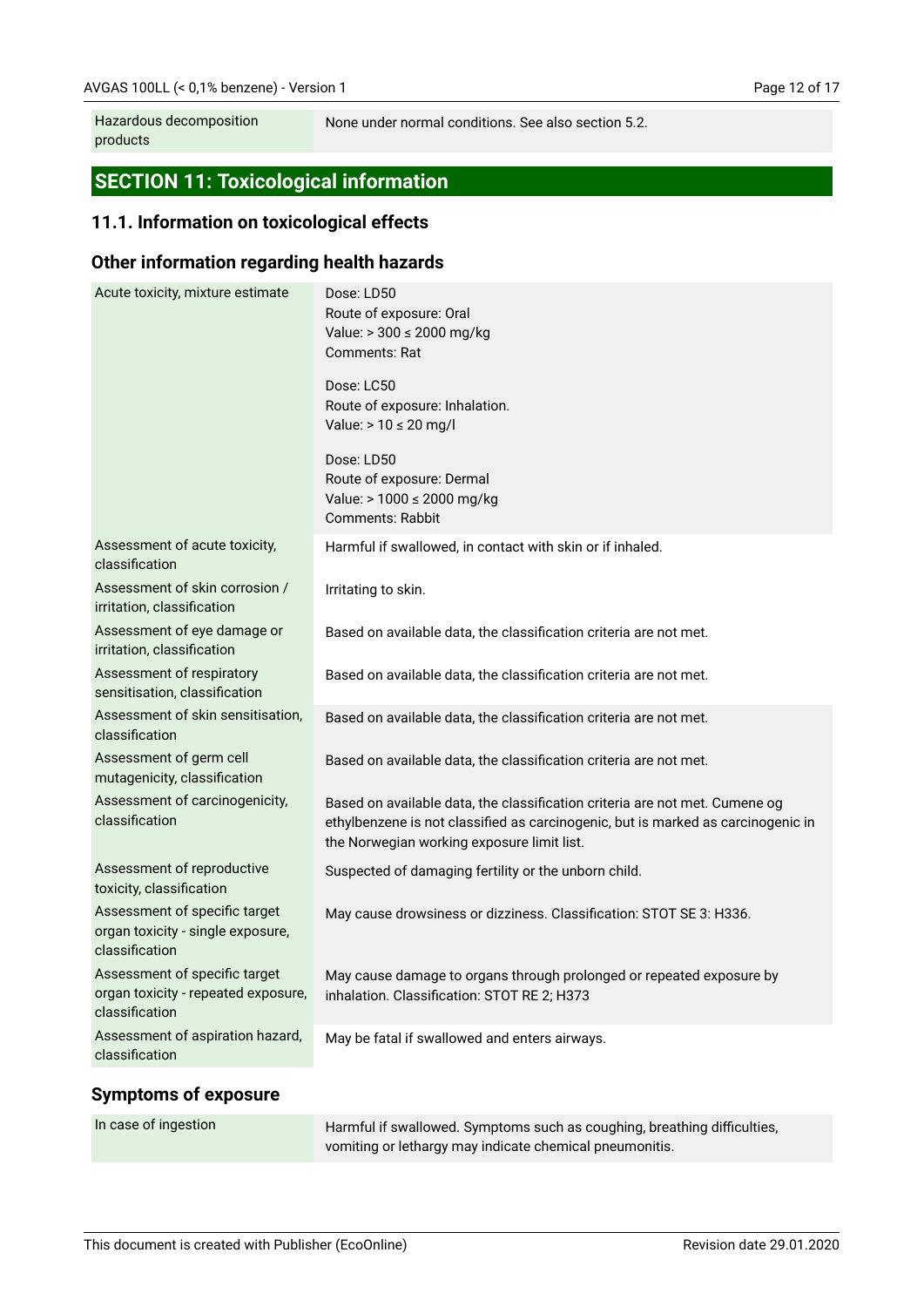| In case of skin contact | Harmful in contact with skin. The chemical irritates the skin and can cause<br>itching, burning and redness. Parts of the chemical might be absorbed through<br>the skin.<br>Injections through the skin after contact with the product at high pressure<br>constitute a major medical hazard. The injuries do not immediately appear<br>severe, but within a few hours, the skin tissue becomes swollen, discolored and<br>with very painful subcutaneous necrosis. |
|-------------------------|----------------------------------------------------------------------------------------------------------------------------------------------------------------------------------------------------------------------------------------------------------------------------------------------------------------------------------------------------------------------------------------------------------------------------------------------------------------------|
| In case of inhalation   | Harmful if inhaled. Vapours may cause drowsiness and dizziness. High<br>concentrations of vapours may irritate respiratory system and lead to headache,<br>fatigue, nausea and vomiting.                                                                                                                                                                                                                                                                             |
| In case of eye contact  | May cause eye irritation. Symptoms may be stinging pain and redness in the<br>eyes.                                                                                                                                                                                                                                                                                                                                                                                  |
| Other information       | May cause damage to organs through prolonged or repeated exposure. May<br>cause damage to the central nervous system, kidneys and liver.<br>Suspected of damaging fertility or the unborn child.                                                                                                                                                                                                                                                                     |

# **SECTION 12: Ecological information**

## **12.1. Toxicity**

| Aquatic toxicity, fish       | Toxicity type: Chronic<br>Value: > $1,0 ≤ 10$ mg/l<br>Comments: NOEC/NOEL                                             |
|------------------------------|-----------------------------------------------------------------------------------------------------------------------|
| Aquatic toxicity, algae      | Toxicity type: Acute<br>Value: $> 1 \le 10$ mg/l<br>Comments: LL/EL/IL50                                              |
| Aquatic toxicity, crustacean | Toxicity type: Acute<br>Value: $> 1 \leq 10$ mg/l<br>Comments: LL/EL/IL50                                             |
|                              | Toxicity type: Chronic<br>Value: > $1,0 ≤ 10$ mg/l<br>Comments: NOEC/NOEL                                             |
| Ecotoxicity                  | Toxic to aquatic life with long lasting effects.<br>Additional test data is available from the supplier/manufacturer. |

## **12.2. Persistence and degradability**

| Persistence and degradability | Volatile solvents are rapidly oxidized by photochemical reaction in air. |
|-------------------------------|--------------------------------------------------------------------------|
| description/evaluation        | Major constituents in the chemical; Expected to be biodegradable.        |

## **12.3. Bioaccumulative potential**

| Bioaccumulation, evaluation | The product contains potentially bioaccumulating substances. |
|-----------------------------|--------------------------------------------------------------|
|                             | Log Pow: $2 - 7$ .                                           |

## **12.4. Mobility in soil**

| <b>Mobility</b> | Evaporates within one day from water or soil surfaces. |
|-----------------|--------------------------------------------------------|
|                 | May contaminate soil and groundwater. Floats on water. |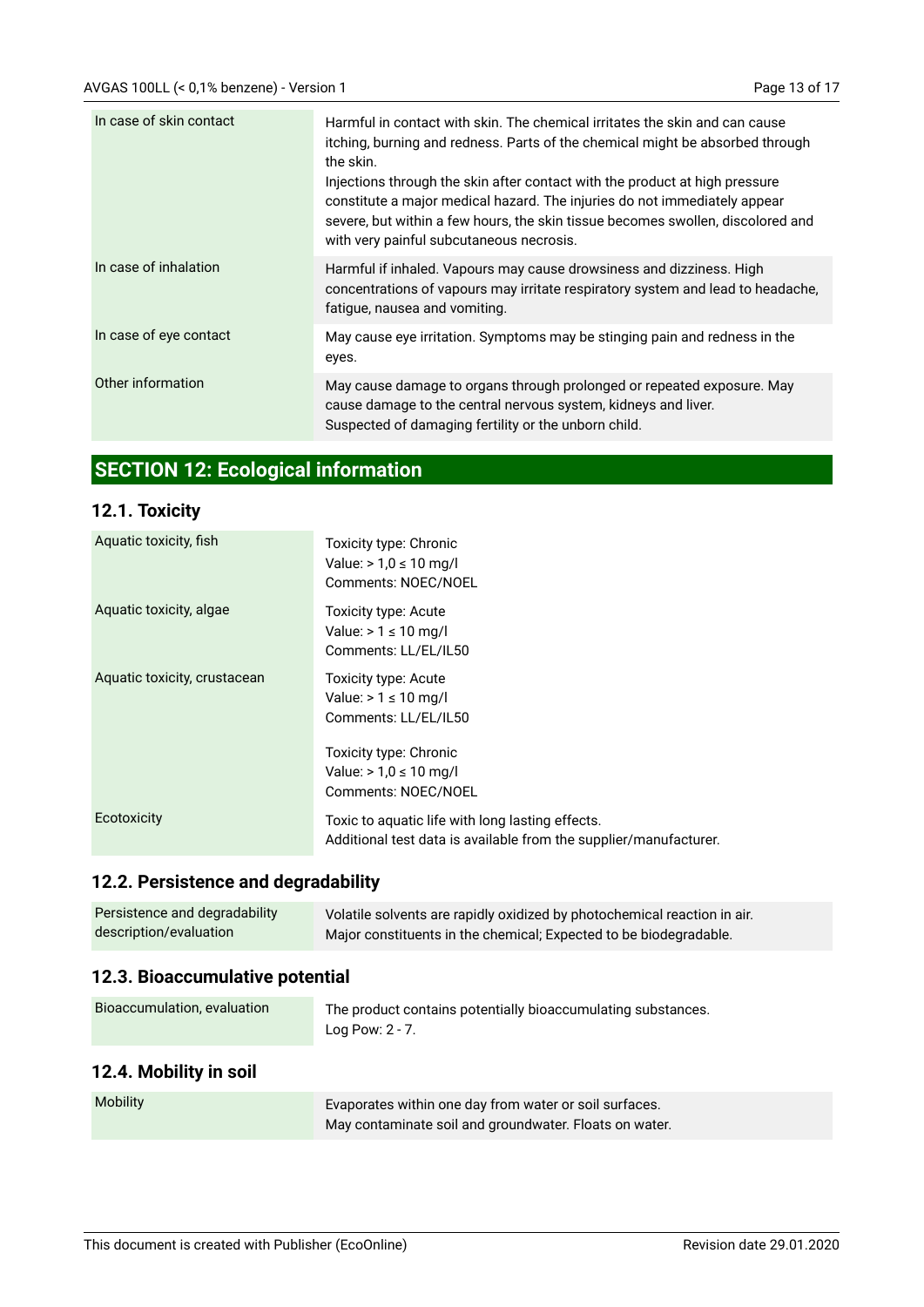#### **12.5. Results of PBT and vPvB assessment**

| Results of PBT and vPvB | The substances do not meet current criteria for vPvB or PBT (very persistent and |
|-------------------------|----------------------------------------------------------------------------------|
| assessment              | very bioaccumulative or Persistent, Bioaccumulative and Toxic).                  |

#### **12.6. Other adverse effects**

| Additional ecological information | Do not allow to enter into sewer, water system or soil.                      |
|-----------------------------------|------------------------------------------------------------------------------|
|                                   | Forms an oil film on water surfaces that may harm organisms in the water and |
|                                   | disrupt oxygen transport in the boundary layer between air and water.        |

## **SECTION 13: Disposal considerations**

#### **13.1. Waste treatment methods**

| Appropriate methods of disposal<br>for the chemical | Disposed of as hazardous waste by approved contractor. The waste code<br>(EWC-Code) is intented as a guide. The code must be chosen by the user, if the<br>use differs from the one mentioned below. |
|-----------------------------------------------------|------------------------------------------------------------------------------------------------------------------------------------------------------------------------------------------------------|
| EWC waste code                                      | EWC waste code: 130702 petrol<br>Classified as hazardous waste: Yes                                                                                                                                  |
| <b>NORSAS</b>                                       | 7023 Fuel and heating oil.                                                                                                                                                                           |
| Other information                                   | Do not empty into drains.                                                                                                                                                                            |

## **SECTION 14: Transport information**

Yes

#### **14.1. UN number**

| ADR/RID/ADN      | 1203 |
|------------------|------|
| <b>IMDG</b>      | 1203 |
| <b>ICAO/IATA</b> | 1203 |

#### **14.2. UN proper shipping name**

| Proper shipping name English<br>ADR/RID/ADN | <b>GASOLINE</b> |
|---------------------------------------------|-----------------|
| ADR/RID/ADN                                 | <b>GASOLINE</b> |
| <b>IMDG</b>                                 | <b>GASOLINE</b> |
| ICAO/IATA                                   | <b>GASOLINE</b> |

## **14.3. Transport hazard class(es)**

| ADR/RID/ADN                    | 3  |
|--------------------------------|----|
| Classificaton code ADR/RID/ADN | F1 |
| <b>IMDG</b>                    | 3  |
| ICAO/IATA                      | 3  |

## **14.4. Packing group**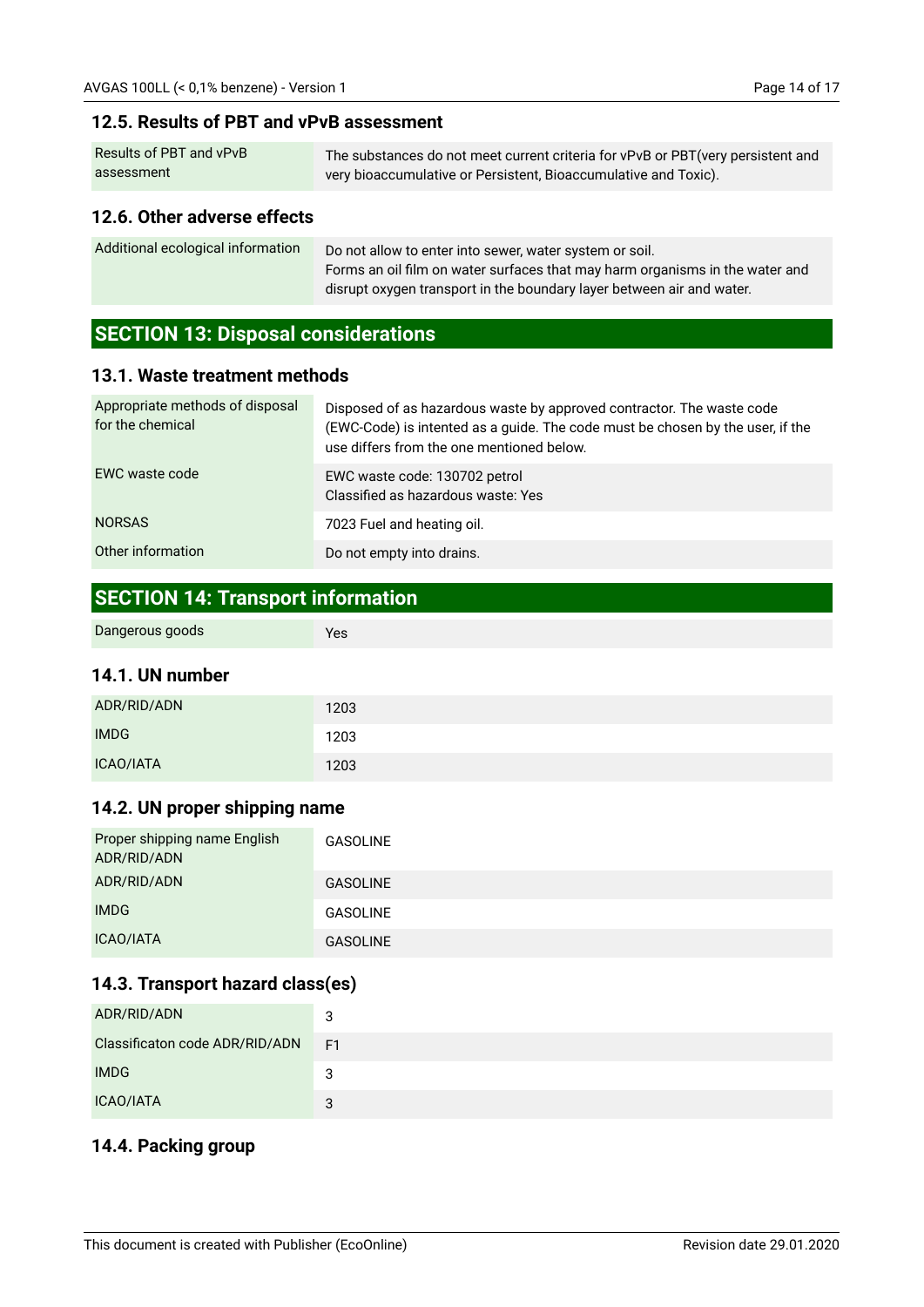| ADR/RID/ADN      |   |
|------------------|---|
| <b>IMDG</b>      | Ш |
| <b>ICAO/IATA</b> | Ш |

## **14.5. Environmental hazards**

| <b>IMDG Marine pollutant</b> | Yes |
|------------------------------|-----|
|                              |     |

#### **14.6. Special precautions for user**

Special safety precautions for user See also section 7.

## **14.7. Transport in bulk according to Annex II of Marpol and the IBC Code**

| Product name | <b>GASOLINE</b> |
|--------------|-----------------|
|              |                 |

#### **Additional information**

| Hazard label ADR/RID/ADN | ാ |
|--------------------------|---|
| Hazard label IMDG        |   |
| Hazard label ICAO/IATA   | 3 |

## **ADR/RID Other information**

| Tunnel restriction code                         | D/E |
|-------------------------------------------------|-----|
| <b>Transport category</b>                       | 2   |
| Hazard No.                                      | 33  |
| Other applicable information ADR/<br><b>RID</b> | 33  |

#### **IMDG Other information**

```
EmS
```
F-E, S-E

## **SECTION 15: Regulatory information**

## **15.1. Safety, health and environmental regulations / legislation specific for the substance or mixture**

| References (laws/regulations) | Regulation (EC) No 1272/2008 on classification, labelling and packaging of<br>substances and mixtures (CLP-regulation) with later amendments.<br>Regulation (EC) No 1907/2006 on the registration, evaluation, authorization and<br>restriction of chemicals (REACH Regulation), with later amendments.<br>Norwegian regulation on waste, 01.06.2004 no. 930, with later amendments.<br>Dangerous Goods regulations |
|-------------------------------|---------------------------------------------------------------------------------------------------------------------------------------------------------------------------------------------------------------------------------------------------------------------------------------------------------------------------------------------------------------------------------------------------------------------|
| Comments                      | CAS 78-00-2 Tetraethyl lead is listed in the candidate list of Substances of Very<br>High Concern. (SVHC, REACH).                                                                                                                                                                                                                                                                                                   |
| Declaration No.               | 325757                                                                                                                                                                                                                                                                                                                                                                                                              |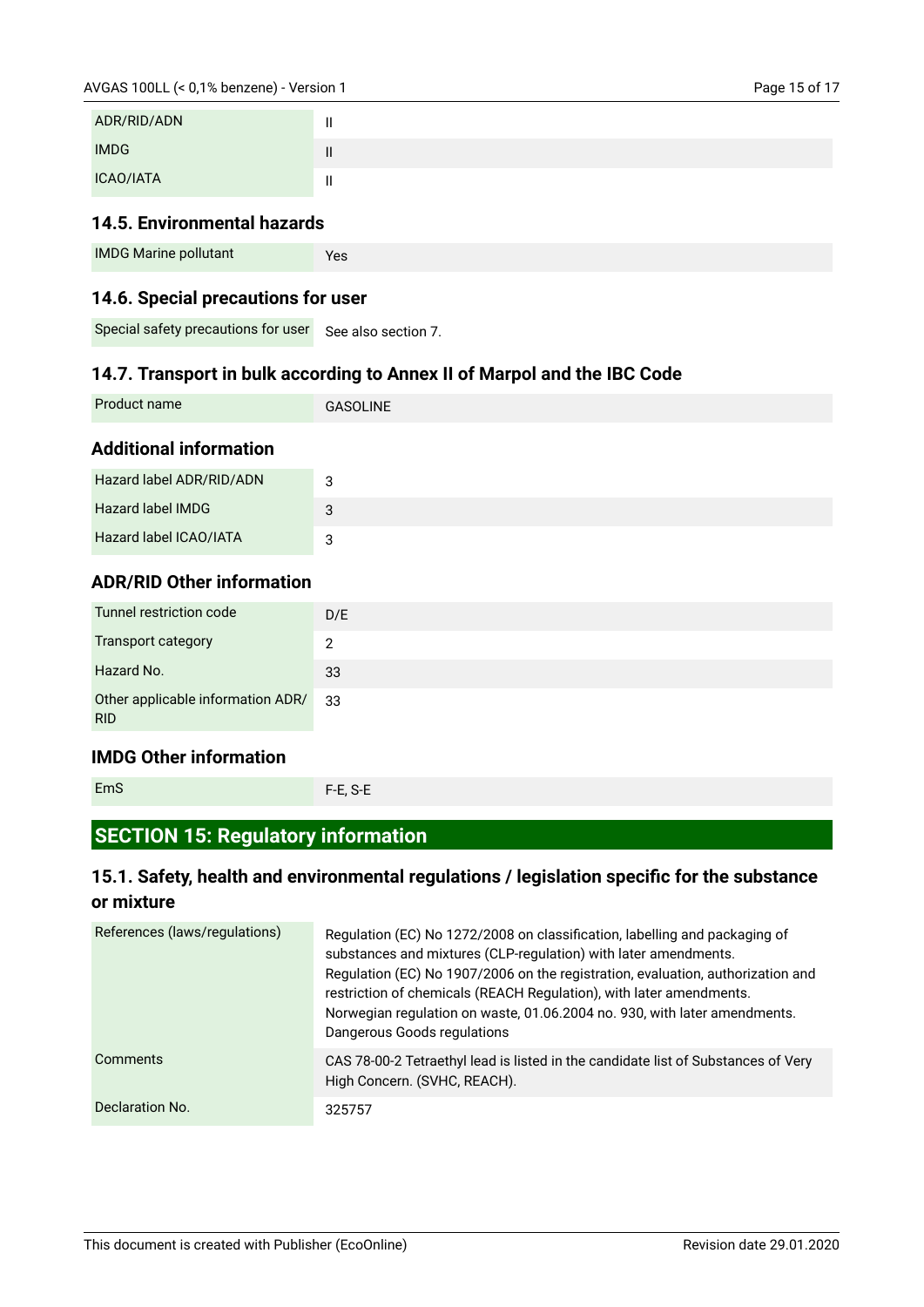## **15.2. Chemical safety assessment**

| Chemical safety assessment<br>Yes<br>performed |
|------------------------------------------------|
|------------------------------------------------|

# **SECTION 16: Other information**

| List of relevant H-phrases (Section<br>$2$ and $3)$ | H224 Extremely flammable liquid and vapour.<br>H300 Fatal if swallowed.<br>H302 Harmful if swallowed.<br>H304 May be fatal if swallowed and enters airways.<br>H310 Fatal in contact with skin.<br>H312 Harmful in contact with skin.<br>H315 Causes skin irritation.<br>H330 Fatal if inhaled.<br>H332 Harmful if inhaled.<br>H336 May cause drowsiness or dizziness.<br>H360 May damage fertility or the unborn child.<br>H361 Suspected of damaging fertility or the unborn child<br>H373 May cause damage to organs through prolonged or repeated exposure<br>H400 Very toxic to aquatic life.<br>H410 Very toxic to aquatic life with long lasting effects.<br>H411 Toxic to aquatic life with long lasting effects.                                                                                                                                                                                                                                                                                                                                                                                                                                                                                                                                                                                                                                                                                                                                                                                                                                         |
|-----------------------------------------------------|-------------------------------------------------------------------------------------------------------------------------------------------------------------------------------------------------------------------------------------------------------------------------------------------------------------------------------------------------------------------------------------------------------------------------------------------------------------------------------------------------------------------------------------------------------------------------------------------------------------------------------------------------------------------------------------------------------------------------------------------------------------------------------------------------------------------------------------------------------------------------------------------------------------------------------------------------------------------------------------------------------------------------------------------------------------------------------------------------------------------------------------------------------------------------------------------------------------------------------------------------------------------------------------------------------------------------------------------------------------------------------------------------------------------------------------------------------------------------------------------------------------------------------------------------------------------|
| Key literature references and<br>sources for data   | The Safety Data Sheet is based on information provided by the producer. Earlier<br>version(s) of the safety data sheet.                                                                                                                                                                                                                                                                                                                                                                                                                                                                                                                                                                                                                                                                                                                                                                                                                                                                                                                                                                                                                                                                                                                                                                                                                                                                                                                                                                                                                                           |
| Abbreviations and acronyms used                     | ADR: The European Agreement concerning the International Carriage of<br>Dangerous Goods by Road<br><b>DNEL: Derived No Effect Level</b><br>EWC: European Waste Code (a code from the EU's common classification system<br>for waste)<br>EC50: The effective concentration of substance that causes 50% of the<br>maximum response<br>EL50: The effective concentration of substance (slightly soluble) that causes 50%<br>of the maximum response.<br>IATA: The International Air Transport Association<br>ICAO: The International Civil Aviation Organisation<br>IMDG: The International Maritime Dangerous Goods Code<br>LC50: Median concentration lethal to 50% of a test population.<br>LD50: Lethal dose, is the amount of a substance given to a group of test animals,<br>which causes the death of 50%.<br>LL50: Lethal Loading rate. The effective concentration of substance that causes<br>50% of the maximum response for poorly water soluble substances.<br>NOEC: No observed effect concentration<br>NOEL: No Obserced Effect Level. The highest tested dose or exposure level at<br>which, in a study, no statistically significant effect is observed in the exposed<br>population compared with an appropriate control group.<br>Log Pow: Partition coefficient: n-octanol / water<br>OECD: Organisation for Economic Cooperation and Development.<br>PBT: Persistent, Bioaccumulative and Toxic<br>RID: The Regulations concerning the International Carriage of Dangerous Goods<br>by Rail<br>vPvB: very Persistent and very Bioaccumulative |